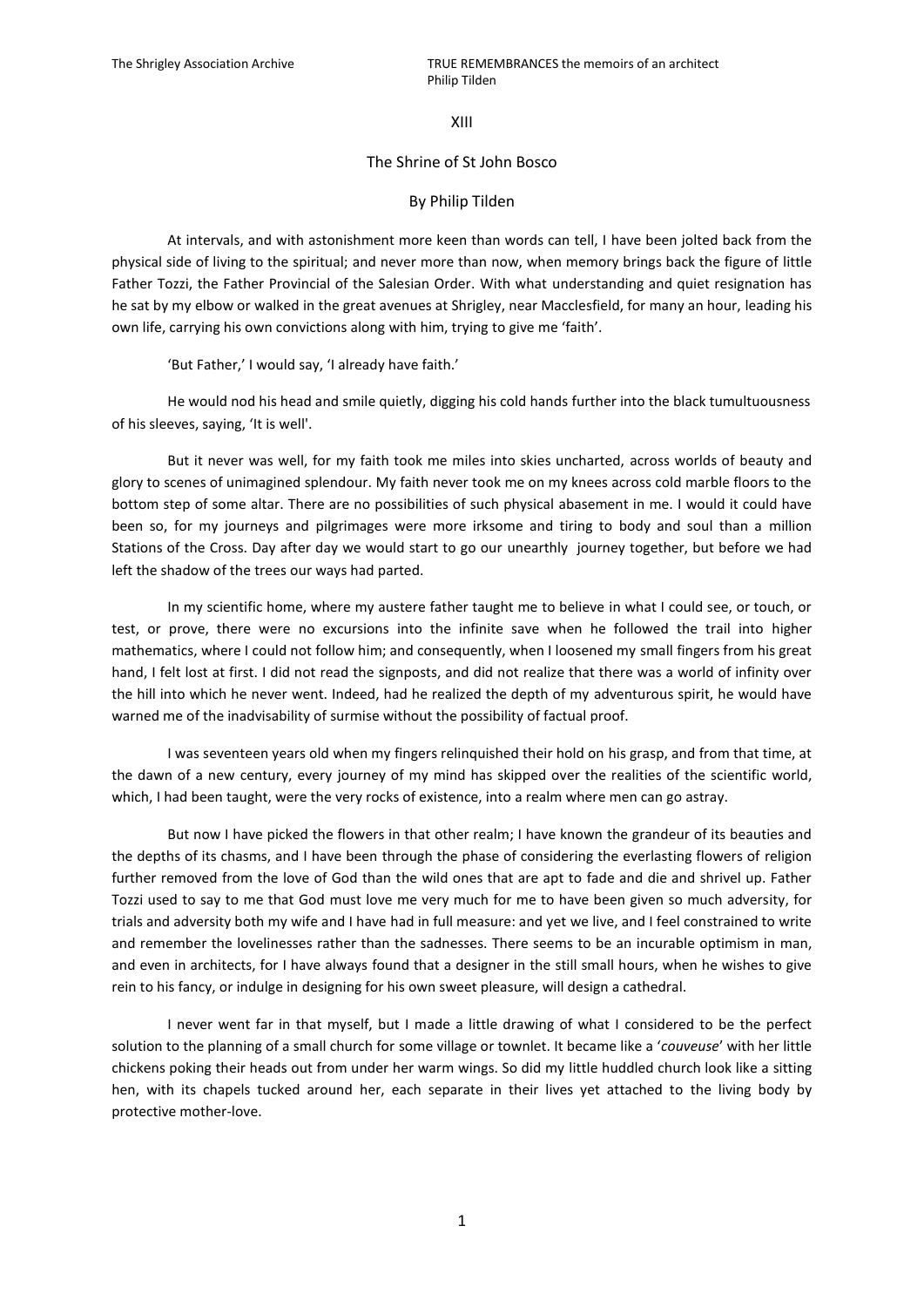The Shrigley Association Archive TRUE REMEMBRANCES the memoirs of an architect Philip Tilden



church of St John Bosco.

Father Tozzi whipped away the plan from me, and in a few weeks I was confronted with the task of designing the new Shrine dedicated to St John Bosco, for the Salesian Order, at Shrigley. This was to be placed on the top of a hill, amidst the verdure of immense trees, and to gaze across the flat plain towards Manchester, sixteen miles away.

There were many days that were auspicious on that wonderful site, before a sod was cut or a stone was laid, and when I first visualized its form and qualities.

There was the day when the Father Rector and a few boys with spades went out in the biting wind to cut the first gash in the sleeping hillside. There were weeks when boys were wheeling barrows of earth and tipping it in all directions - very difficult to supervise. There were weeks when the fathers, brothers and boys hacked and delved and wheeled, each feeling and knowing that he was helping to create something that might live for centuries. I have no doubt that had 'time' been of as little importance as most things, the fathers, brothers and boys would have built the church themselves. But that was not to be, and the professional touch was brought in to raise the walls and crown them high with roofs.

There was a drenching day of a great procession when the Bishop of Shrewsbury laid the foundation stone, all in the glory of vestments covered up by umbrellas and coats and mackintoshes. There was the day, when the old quarry was opened up, the loose stone removed for road metal, and new slices and blocks of hard, virgin rock sheered off and worked by the cunning hands of a few men, a few bars and a few chisels. From that time on, day in day out, one could hear the tap·tapping of metal against stone deep down in the gulf of that quarry, and bit by bit the stones changed from meaningless lumps into things of quality and shape. And bit by bit the walls rose from the flat raft that sat the hill amongst the gigantic rhododendrons and sinuous snake-skin beeches.

Never in my life have I experienced such warmth of spirit as at Shrigley, where I was welcomed with smiles and hospitality on every visit; but never in my life have I been colder in body, for the wind cuts clean across the Derbyshire Fells, and the Salesian life is a hard one. I was indeed favoured by being given a bedroom with a hot pipe running through it, and many a time when I had unfrozen one end of my body, I had to reverse myself to get warm at the other end, consoling myself all the time that not one other of the whole Order had such a thing as this lovely hot pipe.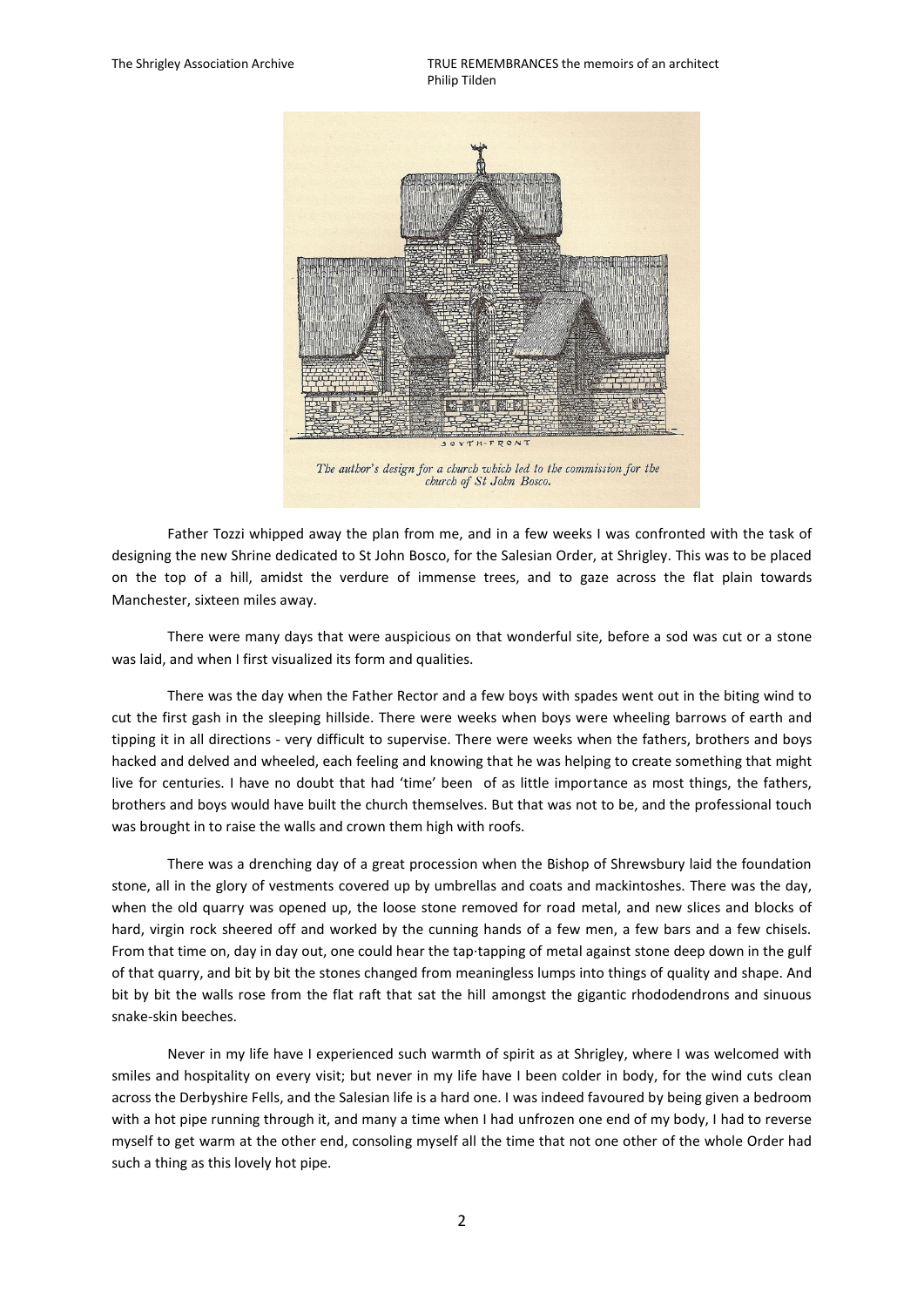The great block of a house, not much more than a hundred years old, yet possessing in some measure the traditionalism of the classical houses of earlier years, stands high on the hillside, looking out between its trees and smaller hills across at the teeming plain of industrialism. Below the house lies a lake, and behind the house, walled gardens, then stables, then fields with gaunt trees upon the skyline, ending in the interminability of imagined moorland.

Something of appreciation of the religious life of the Salesians grew gradually within me during these years, as I viewed, first from without, and then more from within, the great unselfishness of their lives; and as I watched these boys from Ireland, Scotland and the North of England, I, who expected possibly to see some shrinking from the future in the faces of young human beings, saw an even greater happiness, not of resignation but acceptance. The Reverend Father Hall became my friend and adviser in many problems; his wisdom became my mentor, his humour became my entertainment, and his faith became, in great measure, my faith.

As the walls grew higher and at length domed in with mighty vaults, enclosing the air of God's country within the voids of my imagination, so, in my own mind, I seemed to feel myself involved in some great miracle of rebirth. Never in the whole course of my life have I experienced a greater spiritual satisfaction than when I perceived that what I had created on paper was becoming, and had indeed by Divine Providence become, a shrine.

I had a stiff fight with the Italian element in the Order over the structure itself, for it has always been the habit of the Italians to slab their buildings with facade decoration, partly owing to their use of indigenous marble, and partly owing to their basilican planning that seems inherent in the Italian blood. One sees it everywhere in Italy - that long nave, in most cases showing obvious functionalistic design, built of mere brick or any material to hand, and then before it an absolutely unrelated facade of glorified portal and window, almost childishly naive in its application. But here in this stony country I had magnificent building stone, mouse-grey and tinged with soft blue and green, and in my Shrine I was able to leave the walls externally, and in great measure internally, sheer cliffs of hand-tooled rock. Thus can I leave them to the mercy of time, which decorates in our climate with a surer touch than any hand of man.

The great day of opening, Sunday, July 24, 1938, will ever remain clear in my mind, for it was the culmination of years of thought, and of hours of anxious preparation.

The evening before, farewell had been said to the old building that had been used as a chapel until that day. Its foundation stone had been laid by the Cardinal Archbishop of Poland years before; and thus history is made, for he was to bear the horrors of hell in his native country, and to stand as a pillar of faith amidst the fire and blast of war during the years of invasion and occupation by the Germans, and his name inscribed upon the stone will surely mean much to future generations.

Late in the evening light old Archbishop Guerra, who had spent much of his working life in Cuba, blessed the new church; he took such trouble to flick the holy water on to every corner, and into the most unexpected places. Such settled benignity I had never experienced before, and Shrigley became an oasis, as compared with the hubbub of the outside world.

Sunday broke calm and fine, presaging a day of gentle changes from cloud to fitful sun. From early morning on that day, the long drive that wound over the highland and dipped suddenly past the quarry entrance on to the hidden main road, was grouped with slow-moving people, young and old alike whilst now and again they made way for buses and motor cars crowded with folk from farther afield. There were meetings of old and new friends, and indeed of the great and little folk. But all barriers were broken down in the lives of these self-sacrificing souls, nearly every one of whom had given of his utmost to build the church,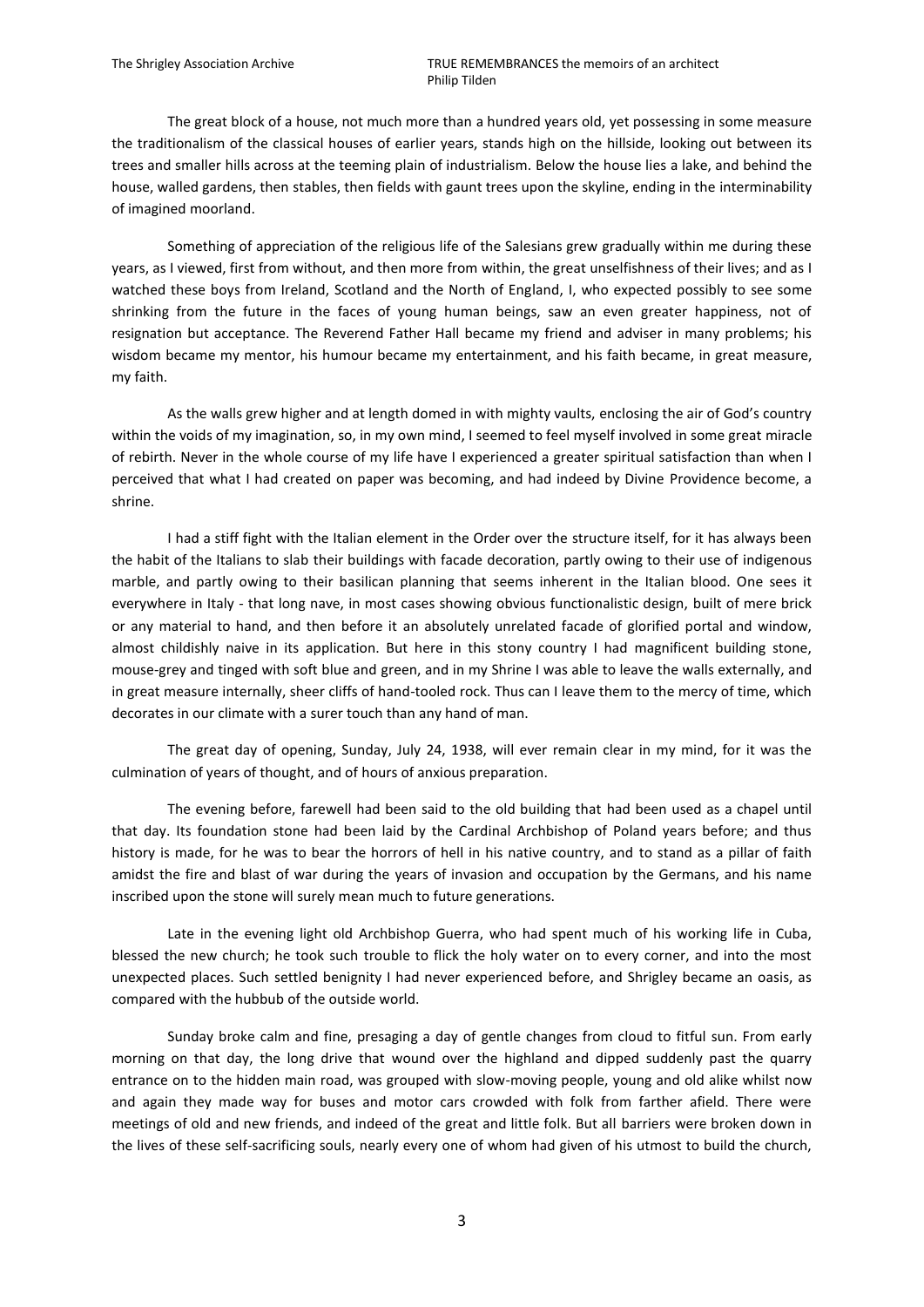which now seemed to stand as yet untenanted amongst its trees, very substantial, settled in its look, and awaiting the kindling of its awareness to spiritual life.

Thousands flocked into her open doors, at the head of the terraced steps that mounted to the west front, to witness the great pontifical High Mass. Here were the old words murmured that are common to all the corners of the earth, and the brilliance of scarlet, purple, gold, and white moved ever-changing against the cliff-like walls of stone.

As I sat there, I stared about me wondering. The shafts of light from the high windows fifty feet above shot down upon a vast multitude, and I seemed to feel the infiltration of spiritual power along the light beams. Hidden music and pageantry each have their part to play in the preparation of men's minds for the access of the infinite, and I know that architecture plays its part too in preparing the senses for that same access.

One picture seemed to follow another from early morning until late at night, and one that could have been perpetuated by some artist was the procession of relics through those dramatic parklands of hill and dale, verdure and lake, avenue and heath, accompanied by hundreds and hundreds of pilgrims to this Shrine of St John Bosco. I stood with Alfy Byrne, the Lord Mayor of Dublin, upon the steps that fell from the west entry, and watched this slow-moving living leviathan of mankind pass behind the trees and emerge again, climbing along steep paths, dropping down to the water edge to disappear below the green terraces before the house, and to emerge suddenly and dramatically almost at our feet.

The ensuing days brought an anti-climax, but it was one of vigour, work, discussion and happiness, for the old Archbishop stayed on long after the others had gone, and he, I know, was entirely satisfied to do so, although, many of the boys had gone and left Shrigley very empty. 'I like very well the cage,' he said to me, whilst he was having his hair cut by a lay brother, 'but I like still more the cage when the birds are in it.'

I have said little of what I did myself at Shrigley, but I take the opportunity of correcting that now; for I spent many hours by night and by day painting the Stations of the Cross upon aluminium sheets which were framed and inset in the walls of the church. They were painted isochromatically in a sanguine red, and seemed in their final positions like reliefs in red stone against the greyness of the walls. I also painted, I fear unworthily, the picture of St John Bosco to be placed above his own altar. It had to be done. There was no one else to do it. May he forgive me for my weaknesses and shortcomings!

Father Hall rigged up a forge in the blacksmith's shop up above the walled gardens, and here we made the scrolled ironwork for the altar rails and the heavy hinges for the doors. I designed all the candlesticks and reliquaries, and the rhodian finish, like dull silver, showed on every altar.

I do not think that even the most meticulous of diarists cares to air his religious heritage, be his convictions never so strong, especially if he feels that he may wound the susceptibilities of his nearest and dearest. I have always taken these things seriously, for I know from experience how far men's religious convictions are part and parcel of their make-up. I remember years ago an all-night yarning with some of my Russian friends upon belief, agnosticism and religious faith, and, with the first streak of dawn, the youngest member of the group saying to the sleepy circle round him, 'Yes, I go a long way with you - I believe in hygiene, and all that'. But I do not think that I have ever been shocked by men's attitudes towards other men's beliefs, and in the early days I read *The Way of all Flesh* with undiluted delight until the book was torn from my hands by a very dear old lady and thrust upon the flames. It was a nuisance, for I had to buy another copy. But I have found that other men are profoundly shocked by many things which would have run off me like water off a duck's back. My home life in the early years brought me into touch with none who, even in that late Victorian era, might have been expected to blush with shame at a moulting hen, for it was a scientific and educational world, and the only shocks that my father, together with his friends, Sir William Ramsay, Sir William Crookes, Lord Kelvin, Professor Huxley and a hundred others, ever expected or received were the physical shocks from